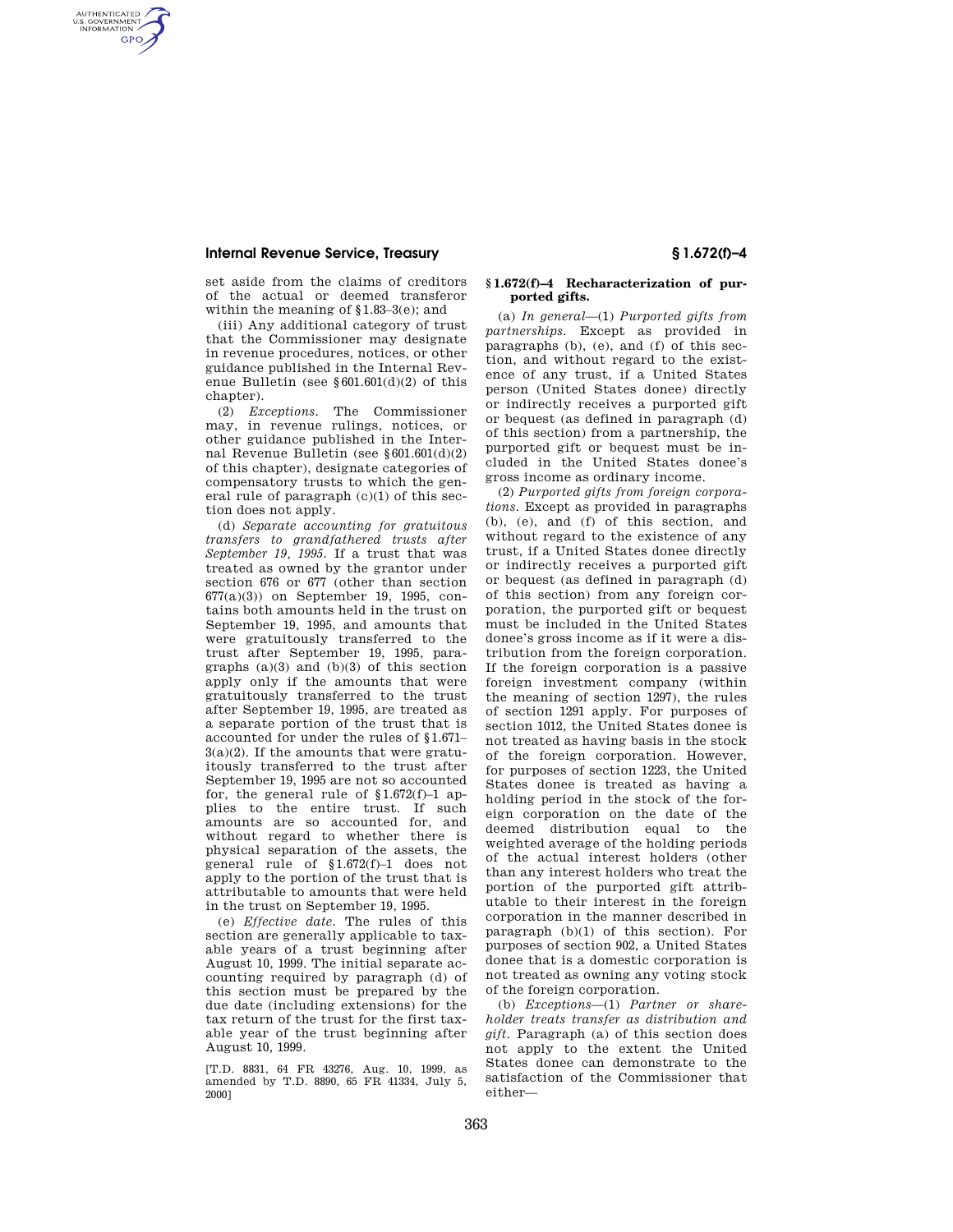(i) A United States citizen or resident alien individual who directly or indirectly holds an interest in the partnership or foreign corporation treated and reported the purported gift or bequest for United States tax purposes as a distribution to such individual and a subsequent gift or bequest to the United States donee; or

(ii) A nonresident alien individual who directly or indirectly holds an interest in the partnership or foreign corporation treated and reported the purported gift or bequest for purposes of the tax laws of the nonresident alien individual's country of residence as a distribution to such individual and a subsequent gift or bequest to the United States donee, and the United States donee timely complied with the reporting requirements of section 6039F, if applicable.

(2) *All beneficial owners of domestic partnership are United States citizens or residents or domestic corporations.* Paragraph (a)(1) of this section does not apply to a purported gift or bequest from a domestic partnership if the United States donee can demonstrate to the satisfaction of the Commissioner that all beneficial owners (within the meaning of  $$1.1441-1(c)(6)$  of the partnership are United States citizens or residents or domestic corporations.

(3) *Contribution to capital of corporate United States donee.* Paragraph (a) of this section does not apply to the extent a United States donee that is a corporation can establish that the purported gift or bequest was treated for United States tax purposes as a contribution to the capital of the United States donee to which section 118 applies.

(4) *Charitable transfers.* Paragraph (a) of this section does not apply if either—

(i) The United States donee is described in section 170(c); or

(ii) The transferor has received a ruling or determination letter, which has been neither revoked nor modified, from the Internal Revenue Service recognizing its exempt status under section 501(c)(3), and the transferor made the transfer pursuant to an exempt purpose for which the transferor was created or organized. For purposes of the preceding sentence, a ruling or de-

# **§ 1.672(f)–4 26 CFR Ch. I (4–1–10 Edition)**

termination letter recognizing exemption may not be relied upon if there is a material change, inconsistent with exemption, in the character, the purpose, or the method of operation of the organization.

(c) *Certain transfers from trusts to which a partnership or foreign corporation has made a gratuitous transfer—(1) Generally treated as distribution from partnership or foreign corporation.* Except as provided in paragraphs  $(c)(2)$ and (3) of this section, if a United States donee receives a gratuitous transfer (within the meaning of §1.671–  $2(e)(2)$ ) from a trust (or portion of a trust) to which a partnership or foreign corporation has made a gratuitous transfer, the United States donee must treat the transfer as a purported gift or bequest from the partnership or foreign corporation that is subject to the rules of paragraph (a) of this section (including the exceptions in paragraphs (b) and (f) of this section). This paragraph (c) applies without regard to who is treated as the grantor of the trust (or portion thereof) under §1.671–2(e)(4).

(2) *Alternative rule.* Except as provided in paragraph (c)(3) of this section, if the United States tax computed under the rules of paragraphs (a) and (c)(1) of this section does not exceed the United States tax that would be due if the United States donee treated the transfer as a distribution from the trust (or portion thereof), paragraph (c)(1) of this section does not apply and the United States donee must treat the transfer as a distribution from the trust (or portion thereof) that is subject to the rules of subparts A through D (section 641 and following), part I, subchapter J, chapter 1 of the Internal Revenue Code. For purposes of paragraph (f) of this section, the transfer is treated as a purported gift or bequest from the partnership or foreign corporation that made the gratuitous transfer to the trust (or portion thereof).

(3) *Exception.* Neither paragraph (c)(1) of this section nor paragraph (c)(2) of this section applies to the extent the United States donee can demonstrate to the satisfaction of the Commissioner that the transfer represents an amount that is, or has been, taken into account for United States tax purposes by a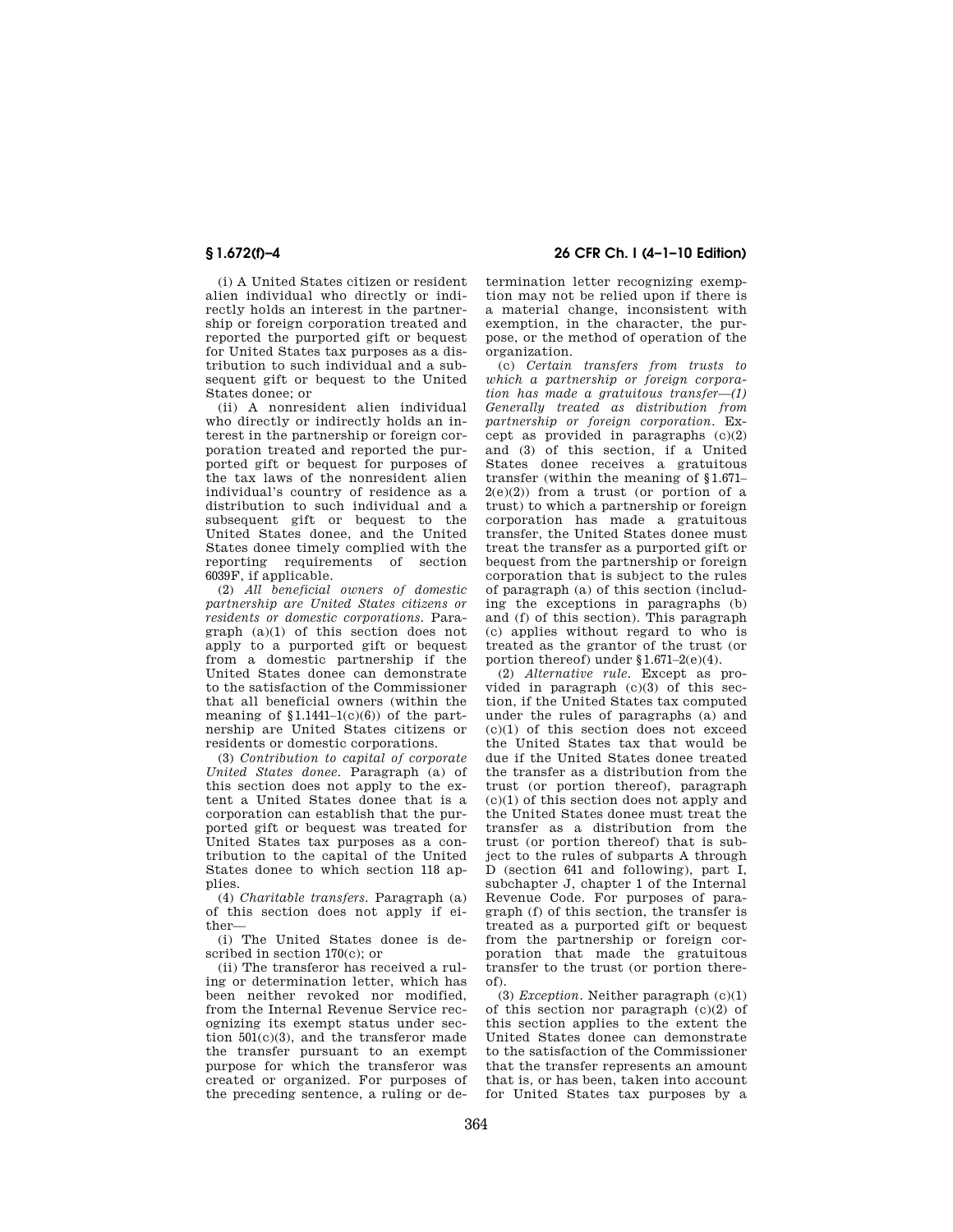## **Internal Revenue Service, Treasury § 1.672(f)–4**

United States citizen or resident or a domestic corporation. A transfer will be deemed to be made first out of amounts that have not been taken into account for United States tax purposes by a United States citizen or resident or a domestic corporation, unless the United States donee can demonstrate to the satisfaction of the Commissioner that another ordering rule is more appropriate.

(d) *Definition of purported gift or bequest*—(1) *In general.* Subject to the provisions of paragraphs  $(d)(2)$  and  $(3)$  of this section, *a purported gift or bequest*  for purposes of this section is any transfer of property by a partnership or foreign corporation other than a transfer for fair market value (within the meaning of  $$1.671-2(e)(2)(ii)$  to a person who is not a partner in the partnership or a shareholder of the foreign corporation (or to a person who is a partner in the partnership or a shareholder of a foreign corporation, if the amount transferred is inconsistent with the partner's interest in the partnership or the shareholder's interest in the corporation, as the case may be). For purposes of this section, the term *property*  includes cash.

(2) *Transfers for less than fair market value*—(i) *Excess treated as purported gift or bequest.* Except as provided in paragraph  $(d)(2)(ii)$  of this section, if a transfer described in paragraph (d)(1) of this section is for less than fair market value, the excess of the fair market value of the property transferred over the value of the property received, services rendered, or the right to use property is treated as a purported gift or bequest.

(ii) *Exception for transfers to unrelated parties.* No portion of a transfer described in paragraph (d)(1) of this section will be treated as a purported gift or bequest for purposes of this section if the United States donee can demonstrate to the satisfaction of the Commissioner that the United States donee is not related to a partner or shareholder of the transferor within the meaning of  $$1.643(h)-1(e)$  or does not have another relationship with a partner or shareholder of the transferor that establishes a reasonable basis for concluding that the transferor

would make a gratuitous transfer to the United States donee.

(e) *Prohibition against affirmative use of recharacterization by taxpayers.* A taxpayer may not use the rules of this section if a principal purpose for using such rules is the avoidance of any tax imposed by the Internal Revenue Code. Thus, with respect to such taxpayer, the Commissioner may depart from the rules of this section and recharacterize (for all purposes of the Internal Revenue Code) the transfer in accordance with its form or its economic substance.

(f) *Transfers not in excess of \$10,000.*  This section does not apply if, during the taxable year of the United States donee, the aggregate amount of purported gifts or bequests that is transferred to such United States donee directly or indirectly from all partnerships or foreign corporations that are related (within the meaning of section  $643(i)$ ) does not exceed \$10,000. The aggregate amount must include gifts or bequests from persons that the United States donee knows or has reason to know are related to the partnership or foreign corporation (within the meaning of section 643(i)).

(g) *Examples.* The following examples illustrate the rules of this section. In each example, the amount that is transferred exceeds \$10,000. The examples are as follows:

*Example 1. Distribution from foreign corporation.* FC is a foreign corporation that is wholly owned by A, a nonresident alien who is resident in Country C. FC makes a gratuitous transfer of property directly to A's daughter, B, who is a resident alien. Under paragraph  $(a)(2)$  of this section, B generally must treat the transfer as a dividend from FC to the extent of FC's earnings and profits and as an amount received in excess of basis thereafter. If FC is a passive foreign investment company, B must treat the amount received as a distribution under section 1291. B will be treated as having the same holding period as A. However, under paragraph  $(b)(1)(ii)$  of this section, if B can establish to the satisfaction of the Commissioner that, for purposes of the tax laws of Country C, A treated (and reported, if applicable) the transfer as a distribution to himself and a subsequent gift to B, B may treat the transfer as a gift (provided B timely complied with the reporting requirements of section 6039F, if applicable).

*Example 2. Distribution of corpus from trust to which foreign corporation made gratuitous*